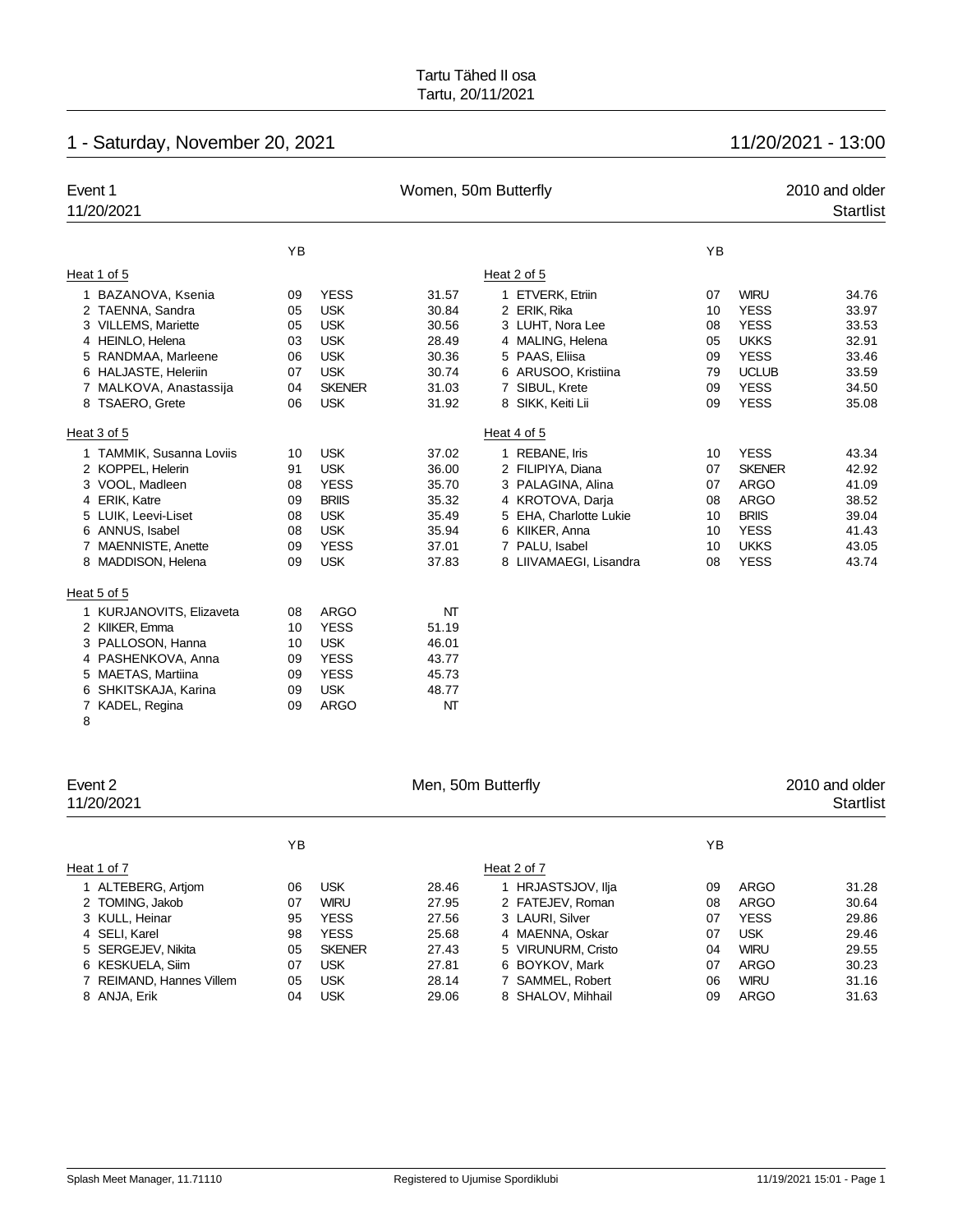# Event 2, Men, 50m Butterfly

| Heat 3 of 7                   |    |               |       | Heat 4 of 7             |    |               |       |
|-------------------------------|----|---------------|-------|-------------------------|----|---------------|-------|
| 1 HAIBA, Marc Trevor          | 06 | <b>WIRU</b>   | 33.37 | 1 METSPALU, Gustav Karl | 09 | <b>YESS</b>   | 36.46 |
| 2 KANEVSKI, Dmitri            | 07 | <b>SKENER</b> | 32.73 | 2 PRIKS, Robin          | 10 | <b>USK</b>    | 35.44 |
| 3 OTT, Karl-Eric              | 08 | <b>USK</b>    | 31.93 | 3 NIKITIN, Bogdan       | 05 | <b>SKENER</b> | 34.68 |
| 4 AROLD, Kaspar               | 05 | <b>USK</b>    | 31.83 | 4 TAETTE, Markus        | 08 | <b>USK</b>    | 34.48 |
| 5 ALE, Martin                 | 09 | <b>WIRU</b>   | 31.84 | 5 SIPARI, Arseni        | 07 | <b>ARGO</b>   | 34.51 |
| 6 KARRO, Dmitri               | 06 | ARGO          | 32.19 | 6 GORSKOV, Arseni       | 09 | <b>ARGO</b>   | 34.73 |
| 7 LESSING, Gerd Johan         | 09 | <b>USK</b>    | 33.27 | 7 MOELDER, Robin        | 08 | <b>USK</b>    | 35.66 |
| 8 MALITSKI, Erik              | 08 | ARGO          | 33.97 | 8 KONT, Marten          | 10 | <b>YESS</b>   | 37.62 |
| Heat 5 of 7                   |    |               |       | Heat 6 of 7             |    |               |       |
| 1 LAHT, Lembit                | 49 | <b>UCLUB</b>  | 40.39 | MICHELSON, Sebastian    | 10 | <b>USK</b>    | 47.85 |
| 2 AAVIK, Oliver               | 09 | <b>YESS</b>   | 38.87 | 2 BOTSMANOV, Villem     | 10 | <b>YESS</b>   | 46.32 |
| <b>BOISEN, Rasmus</b>         | 05 | <b>USK</b>    | 38.31 | 3 KESPERI, Rain         | 80 | <b>USK</b>    | 42.52 |
| 4 SITMAN, Robert              | 09 | <b>USK</b>    | 37.92 | 4 TETERIN, Fjodor       | 09 | <b>ARGO</b>   | 42.02 |
| 5 LOGINOV, Arseni             | 07 | <b>YESS</b>   | 38.11 | 5 IVANOV, Aleksey       | 09 | <b>SKENER</b> | 42.32 |
| 6 LAHT, Gregor                | 09 | <b>YESS</b>   | 38.60 | 6 MIKKER, Mikk Johann   | 10 | <b>YESS</b>   | 42.67 |
| 7 OFLJAN, Daniel              | 07 | <b>ARGO</b>   | 39.30 | 7 ABRAS, Artur          | 08 | <b>USK</b>    | 46.45 |
| 8 SOOSAAR, Andreas            | 06 | <b>USK</b>    | 41.65 | 8 ROHIVAELI, Johannes   | 08 | <b>USK</b>    | 50.38 |
| Heat 7 of 7                   |    |               |       |                         |    |               |       |
| 1                             |    |               |       |                         |    |               |       |
| $\overline{2}$                |    |               |       |                         |    |               |       |
| KULIK, Maksim<br>3            | 07 | <b>ARGO</b>   | NΤ    |                         |    |               |       |
| 4 KESPERI, Ralf               | 09 | <b>USK</b>    | 51.12 |                         |    |               |       |
| 5 ALTEBERG, Andrei            | 10 | <b>USK</b>    | 59.16 |                         |    |               |       |
| <b>TILLISSON, Artur</b><br>6. | 09 | <b>YESS</b>   | NT    |                         |    |               |       |

 

| Event 3<br>11/20/2021 |    | Women, 100m Backstroke |         |                    |    |              | 2010 and older<br><b>Startlist</b> |  |  |  |
|-----------------------|----|------------------------|---------|--------------------|----|--------------|------------------------------------|--|--|--|
|                       | YB |                        |         |                    | YB |              |                                    |  |  |  |
| Heat 1 of 3           |    |                        |         | Heat 2 of 3        |    |              |                                    |  |  |  |
| 1 TANKLER, Sheril     | 08 | <b>USK</b>             | 1:16.18 | 1 KULDMAEE, Grethe | 10 | <b>YESS</b>  | 1:26.63                            |  |  |  |
| 2 LUIK, Jette Riin    | 08 | <b>YESS</b>            | 1:13.44 | 2 VANTSI, Merle    | 65 | <b>UCLUB</b> | 1:23.89                            |  |  |  |
| 3 ROOP, Adele         | 09 | <b>USK</b>             | 1:11.61 | 3 KOPPEL, Helerin  | 91 | <b>USK</b>   | 1:20.17                            |  |  |  |
| 4 MALVA, Marii        | 07 | <b>USK</b>             | 1:06.96 | 4 KRAAS, Jasmiin   | 09 | <b>YESS</b>  | 1:19.19                            |  |  |  |
| 5 SALU, Egle          | 07 | <b>WIRU</b>            | 1:07.50 | 5 MAENNIK, Melany  | 06 | <b>WIRU</b>  | 1:20.13                            |  |  |  |
| 6 TSAERO, Grete       | 06 | <b>USK</b>             | 1:13.30 | 6 UUDEKUELL, Emili | 08 | <b>USK</b>   | 1:20.41                            |  |  |  |
| MYADELETS, Milena     | 08 | ARGO                   | 1:13.85 | 7 PALU, Isabel     | 10 | <b>UKKS</b>  | 1:25.92                            |  |  |  |
| 8 PAAS, Eliisa        | 09 | <b>YESS</b>            | 1:17.35 | 8 ERIK, Katre      | 09 | <b>BRIIS</b> | 1:26.68                            |  |  |  |
| Heat 3 of 3           |    |                        |         |                    |    |              |                                    |  |  |  |
|                       |    |                        |         |                    |    |              |                                    |  |  |  |
| 2                     |    |                        |         |                    |    |              |                                    |  |  |  |
| 3 KABIN, Ariane       | 10 | <b>BRIIS</b>           | NT      |                    |    |              |                                    |  |  |  |
| 4 VAHRUSHEV, Ida      | 09 | <b>YESS</b>            | 1:28.77 |                    |    |              |                                    |  |  |  |
| 5 SAAVAN, Annabel     | 10 | <b>USK</b>             | 1:33.24 |                    |    |              |                                    |  |  |  |
|                       |    |                        |         |                    |    |              |                                    |  |  |  |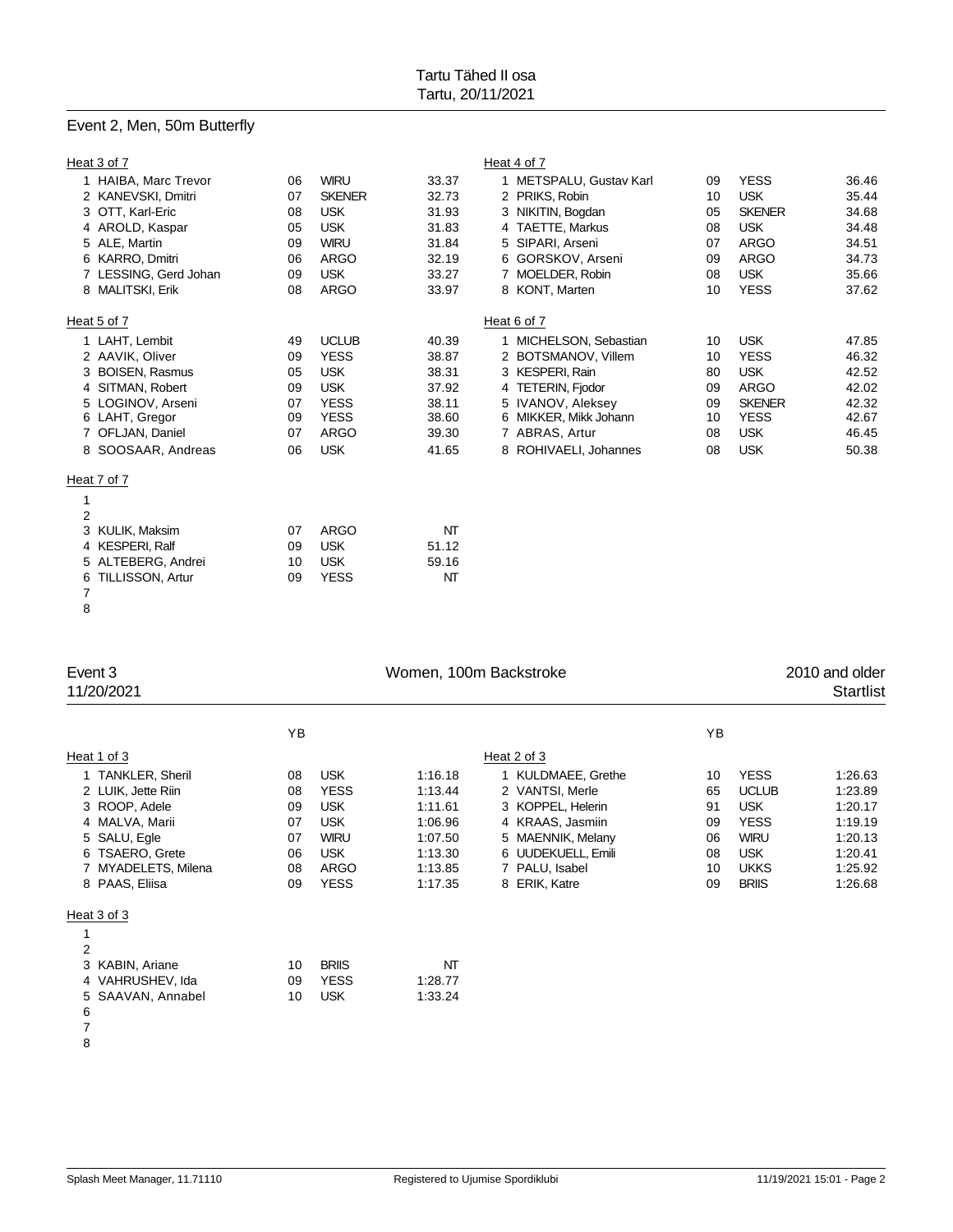| Event 4<br>11/20/2021      |    | Men, 100m Backstroke |         |                         |    |               | 2010 and older<br><b>Startlist</b> |
|----------------------------|----|----------------------|---------|-------------------------|----|---------------|------------------------------------|
|                            | ΥB |                      |         |                         | YB |               |                                    |
| Heat 1 of 4                |    |                      |         | Heat 2 of 4             |    |               |                                    |
| 1 RANNIK, Kristo           | 06 | <b>USK</b>           | 1:06.26 | 1 METS, Rodion          | 08 | ARGO          | 1:15.37                            |
| 2 OTT, Karl-Eric           | 08 | <b>USK</b>           | 1:03.09 | 2 LAHT, Gregor          | 09 | <b>YESS</b>   | 1:14.28                            |
| 3 AROLD, Kaspar            | 05 | <b>USK</b>           | 1:01.19 | 3 SHALOV, Mihhail       | 09 | <b>ARGO</b>   | 1:11.19                            |
| 4 ANJA, Erik               | 04 | <b>USK</b>           | 1:00.19 | 4 VELDEMANN, Dante      | 08 | <b>YESS</b>   | 1:10.29                            |
| 5 TOMING, Jakob            | 07 | <b>WIRU</b>          | 1:00.99 | 5 ALLIKA, Mattias       | 08 | <b>USK</b>    | 1:11.12                            |
| 6 KESKUELA, Siim           | 07 | <b>USK</b>           | 1:01.98 | 6 KANEVSKI, Dmitri      | 07 | <b>SKENER</b> | 1:12.80                            |
| 7 REIMAND, Hannes Villem   | 05 | <b>USK</b>           | 1:05.18 | 7 ALEKSANDERSON, Uku    | 09 | <b>YESS</b>   | 1:15.16                            |
| SOORM, Aleksandr<br>8      | 05 | <b>USK</b>           | 1:09.44 | 8 HAIBA, Marc Trevor    | 06 | <b>WIRU</b>   | 1:16.13                            |
| Heat 3 of 4                |    |                      |         | Heat 4 of 4             |    |               |                                    |
| 1 MASSAKAS, Simon          | 10 | <b>YESS</b>          | 1:32.95 | 1                       |    |               |                                    |
| MAENNA, Oskar<br>2         | 07 | <b>USK</b>           | 1:24.31 | $\overline{2}$          |    |               |                                    |
| 3 PERSIDSKI, Markus        | 10 | <b>YESS</b>          | 1:19.10 | 3 RUUS, Mikk Mihkel     | 10 | <b>USK</b>    | NT                                 |
| 4 MAEESEPP, Erik           | 09 | <b>USK</b>           | 1:17.90 | 4 KONT, Marten          | 10 | <b>YESS</b>   | NT                                 |
| 5 LOGINOV, Arseni          | 07 | <b>YESS</b>          | 1:18.36 | 5 MIKKER, Mikk Johann   | 10 | <b>YESS</b>   | NT                                 |
| 6 OFLJAN, Daniel           | 07 | <b>ARGO</b>          | 1:22.80 | PASHENKOV, Aleksei<br>6 | 79 | <b>YESS</b>   | NΤ                                 |
| 7 KIRSIMAA, Gregor Hendrik | 09 | <b>USK</b>           | 1:26.95 | 7                       |    |               |                                    |
| 8 UUSKAR, Markkus          | 10 | <b>USK</b>           | 1:36.08 | 8                       |    |               |                                    |

| Event 5                       |    |               | Women, 50m Freestyle |                        |    |               | 2010 and older   |
|-------------------------------|----|---------------|----------------------|------------------------|----|---------------|------------------|
| 11/20/2021                    |    |               |                      |                        |    |               | <b>Startlist</b> |
|                               | YB |               |                      |                        | YB |               |                  |
| Heat 1 of 5                   |    |               |                      | Heat 2 of 5            |    |               |                  |
| RANDMAA, Marleene             | 06 | <b>USK</b>    | 29.15                | 1 PAAS, Eliisa         | 09 | <b>YESS</b>   | 30.06            |
| 2 HALJASTE, Heleriin          | 07 | <b>USK</b>    | 28.64                | 2 MALING, Helena       | 05 | <b>UKKS</b>   | 29.75            |
| 3 TAENNA, Sandra              | 05 | <b>USK</b>    | 28.50                | 3 ANNUS, Isabel        | 08 | <b>USK</b>    | 29.58            |
| 4 HEINLO, Helena              | 03 | <b>USK</b>    | 26.76                | 4 KUEPPER, Marika      | 08 | <b>ARGO</b>   | 29.28            |
| <b>VILLEMS, Mariette</b>      | 05 | <b>USK</b>    | 28.31                | 5 ETVERK, Etriin       | 07 | <b>WIRU</b>   | 29.37            |
| ISRAEL, Romi<br>6             | 07 | <b>UKKS</b>   | 28.55                | 6 MALKOVA, Anastassija | 04 | <b>SKENER</b> | 29.59            |
| <b>TSAERO, Grete</b>          | 06 | <b>USK</b>    | 28.88                | 7 ROOP, Adele          | 09 | <b>USK</b>    | 30.02            |
| 8 LUHT, Nora Lee              | 08 | <b>YESS</b>   | 29.20                | 8 TANKLER, Sheril      | 08 | <b>USK</b>    | 30.43            |
| Heat 3 of 5                   |    |               |                      | Heat 4 of 5            |    |               |                  |
| 1 FILIPIYA, Diana             | 07 | <b>SKENER</b> | 32.52                | 1 LIIVAMAEGI, Lisandra | 08 | <b>YESS</b>   | 37.52            |
| 2 EHA, Charlotte Lukie        | 10 | <b>BRIIS</b>  | 32.18                | 2 KIIKER, Emma         | 10 | <b>YESS</b>   | 35.26            |
| 3 ERIK, Rika                  | 10 | <b>YESS</b>   | 32.05                | 3 KULDMAEE, Grethe     | 10 | <b>YESS</b>   | 34.64            |
| 4 LUIK, Leevi-Liset           | 08 | <b>USK</b>    | 31.52                | 4 ERIK, Katre          | 09 | <b>BRIIS</b>  | 32.77            |
| 5 KROTOVA, Darja              | 08 | <b>ARGO</b>   | 32.03                | 5 PALLOSON, Hanna      | 10 | <b>USK</b>    | 33.36            |
| <b>TAMMIK, Susanna Loviis</b> | 10 | <b>USK</b>    | 32.07                | 6 KIIKER, Anna         | 10 | <b>YESS</b>   | 34.84            |
| 7 MADDISON, Helena            | 09 | <b>USK</b>    | 32.33                | 7 SAAVAN, Annabel      | 10 | <b>USK</b>    | 35.35            |
| 8 VANTSI, Merle               | 65 | <b>UCLUB</b>  | 32.63                | 8 SHKITSKAJA, Karina   | 09 | <b>USK</b>    | 38.52            |
| Heat 5 of 5                   |    |               |                      |                        |    |               |                  |
| 1                             |    |               |                      |                        |    |               |                  |
| TAMMJAERV, Loreida<br>2       | 09 | <b>YESS</b>   | 42.25                |                        |    |               |                  |
| 3 PETTI, Berit                | 10 | <b>USK</b>    | 41.63                |                        |    |               |                  |
| 4 REBANE, Iris                | 10 | <b>YESS</b>   | 39.01                |                        |    |               |                  |
| REBANE, Mia                   | 10 | <b>YESS</b>   | 39.03                |                        |    |               |                  |
| 6 MAEESEPP, Minna Li          | 10 | <b>YESS</b>   | 42.15                |                        |    |               |                  |
| 7 KABIN, Ariane               | 10 | <b>BRIIS</b>  | 42.99                |                        |    |               |                  |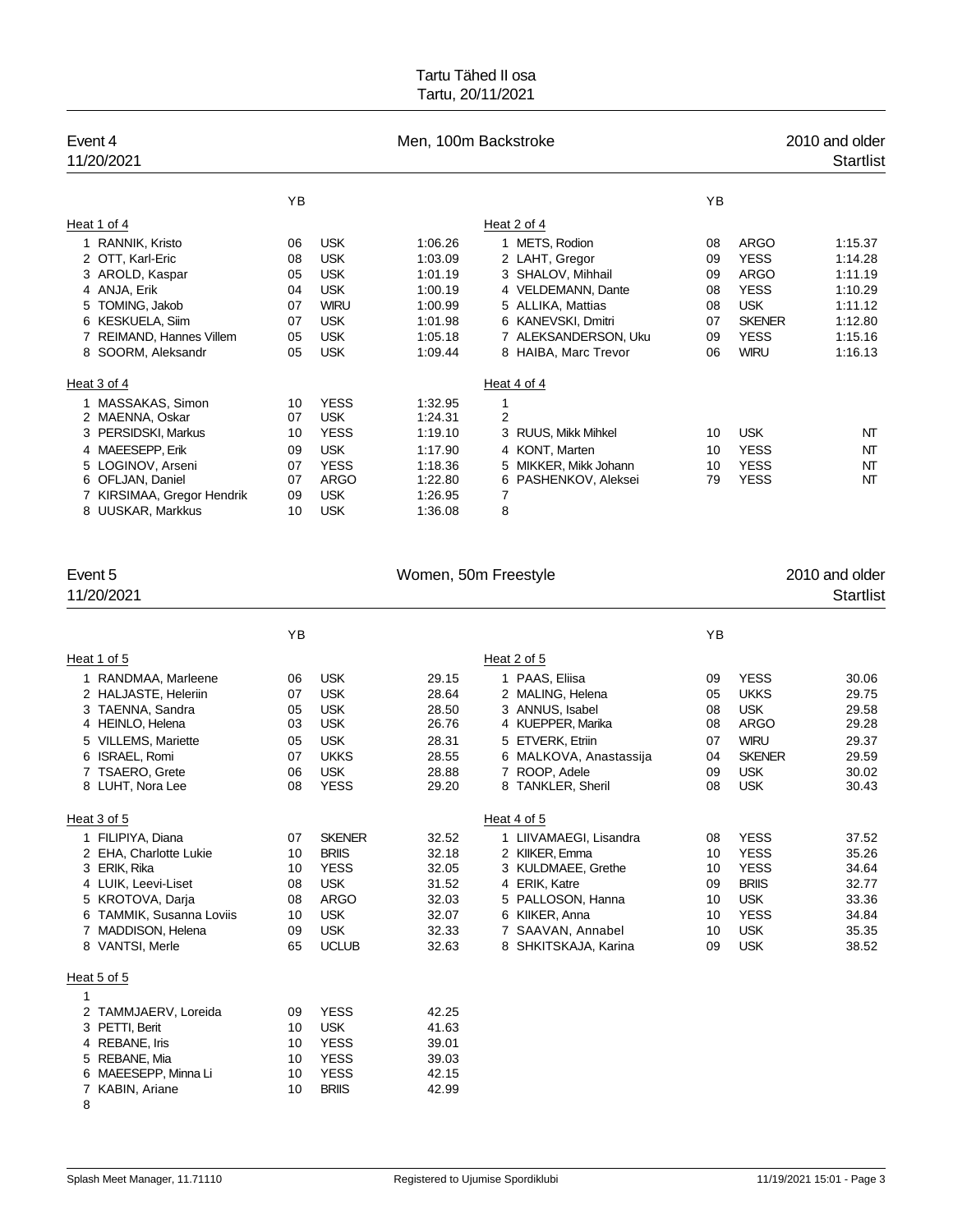| Event 6<br>11/20/2021      |    |                   |       | Men, 50m Freestyle     |    |               | 2010 and older<br><b>Startlist</b> |
|----------------------------|----|-------------------|-------|------------------------|----|---------------|------------------------------------|
|                            | YB |                   |       |                        | YB |               |                                    |
| Heat 1 of 8                |    |                   |       | Heat 2 of 8            |    |               |                                    |
| 1 RANNIK, Kristo           | 06 | <b>USK</b>        | 25.51 | 1 TAETTE, Markus       | 08 | <b>USK</b>    | 28.04                              |
| 2 AROLD, Kaspar            | 05 | <b>USK</b>        | 25.40 | 2 KOLAMETS, Henry      | 01 | <b>YESS</b>   | 27.28                              |
| 3 KESKUELA, Siim           | 07 | <b>USK</b>        | 25.31 | 3 BOISEN, Rasmus       | 05 | <b>USK</b>    | 26.32                              |
| 4 LASIMER, Artur           | 04 | <b>SKENER</b>     | 24.37 | 4 VIRUNURM, Cristo     | 04 | <b>WIRU</b>   | 25.75                              |
| 5 TOMING, Jakob            | 07 | <b>WIRU</b>       | 24.89 | 5 ALTEBERG, Artiom     | 06 | <b>USK</b>    | 25.85                              |
| 6 SERGEJEV, Nikita         | 05 | <b>SKENER</b>     | 25.39 | 6 TARASSOV, Matvei     | 08 | <b>ARGO</b>   | 27.26                              |
| 7 SOOSAAR, Andreas         | 06 | <b>USK</b>        | 25.45 | 7 VELDEMANN, Dante     | 08 | <b>YESS</b>   | 28.02                              |
| 8 KULL, Heinar             | 95 | <b>YESS</b>       | 25.74 | 8 ALE, Martin          | 09 | <b>WIRU</b>   | 28.19                              |
| Heat 3 of 8                |    |                   |       | Heat 4 of 8            |    |               |                                    |
| 1 KESPERI, Rain            | 80 | <b>USK</b>        | 29.94 | 1 KANEVSKI, Dmitri     | 07 | <b>SKENER</b> | 31.12                              |
| 2 HRJASTSJOV, Ilja         | 09 | <b>ARGO</b>       | 29.63 | 2 BOYKOV, Mark         | 07 | <b>ARGO</b>   | 30.88                              |
| 3 MALITSKI, Erik           | 08 | <b>ARGO</b>       | 28.68 | 3 HANG, Hendrik        | 08 | <b>WIRU</b>   | 30.45                              |
| 4 HAIBA, Marc Trevor       | 06 | <b>WIRU</b>       | 28.28 | 4 LESSING, Gerd Johan  | 09 | <b>USK</b>    | 30.05                              |
| 5 KARRO, Dmitri            | 06 | <b>ARGO</b>       | 28.65 | 5 MAGDALENOKS, Artur   | 07 | <b>ARGO</b>   | 30.10                              |
| 6 LAURI, Silver            | 07 | <b>YESS</b>       | 29.18 | 6 OTT, Jako-Kaur       | 09 | <b>USK</b>    | 30.87                              |
| 7 ABRAS, Artur             | 08 | <b>USK</b>        | 29.76 | 7 MAEESEPP, Erik       | 09 | <b>USK</b>    | 31.07                              |
| 8 PRIKS, Robin             | 10 | <b>USK</b>        | 30.02 | 8 GORSKOV, Arseni      | 09 | <b>ARGO</b>   | 31.17                              |
| Heat 5 of 8                |    |                   |       | Heat 6 of 8            |    |               |                                    |
| 1 BOTSMANOV, Villem        | 10 | <b>YESS</b>       | 32.75 | 1 SIPARI, Arseni       | 07 | <b>ARGO</b>   | 34.81                              |
| 2 AROLD, Maerten Erik      | 09 | <b>PAIDE</b>      | 32.30 | 2 PAJU, Thristo        | 09 | <b>USK</b>    | 34.43                              |
| 3 KONT, Marten             | 10 | <b>YESS</b>       | 31.64 | 3 MICHELSON, Sebastian | 10 | <b>USK</b>    | 33.08                              |
| 4 HANSEN, Robin            | 07 | <b>YESS</b>       | 31.43 | 4 AAVIK, Oliver        | 09 | <b>YESS</b>   | 32.85                              |
| 5 MOELDER, Robin           | 08 | <b>USK</b>        | 31.51 | 5 NOEPS, Antti         | 69 | <b>EST</b>    | 33.00                              |
| 6 SHALOV, Mihhail          | 09 | <b>ARGO</b>       | 32.26 | 6 TETERIN, Fjodor      | 09 | <b>ARGO</b>   | 33.80                              |
| 7 PERSIDSKI, Markus        | 10 | <b>YESS</b>       | 32.47 | 7 MIKKER, Mikk Johann  | 10 | <b>YESS</b>   | 34.55                              |
| 8 SITMAN, Robert           | 09 | <b>USK</b>        | 32.81 | 8 LAHT, Lembit         | 49 | <b>UCLUB</b>  | 34.89                              |
| Heat 7 of 8                |    |                   |       | Heat 8 of 8            |    |               |                                    |
| 1 UUSKAR, Markkus          | 10 | <b>USK</b>        | 36.94 | $\mathbf{1}$           |    |               |                                    |
| 2 ROHIVAELI, Johannes      | 08 | <b>USK</b>        | 35.90 | $\overline{2}$         |    |               |                                    |
| 3 POLULJAHHOV, Artur       | 09 | <b>ARGO</b>       | 35.38 | 3 KESPERI, Ralf        | 09 | <b>USK</b>    | 41.08                              |
| 4 IVANOV, Aleksey          | 09 | <b>SKENER</b>     | 35.25 | 4 MASSAKAS, Simon      | 10 | <b>YESS</b>   | 37.17                              |
| 5 MOPPEL, Erik             | 10 | <b>YESS</b>       | 35.28 | 5 ALLIKA, Markus       | 10 | <b>USK</b>    | 37.81                              |
| 6 KUEBAR, Andres           | 59 | <b>AOK ARENDU</b> | 35.82 | 6 RUUS, Mikk Mihkel    | 10 | <b>USK</b>    | 42.94                              |
| 7 TILLISSON, Artur         | 09 | <b>YESS</b>       | 36.94 | 7                      |    |               |                                    |
| 8 KIRSIMAA, Gregor Hendrik | 09 | <b>USK</b>        | 37.15 | 8                      |    |               |                                    |
|                            |    |                   |       |                        |    |               |                                    |

| Event 7<br>11/20/2021 |    | Women, 100m Breaststroke |         |                        |    |              |         |
|-----------------------|----|--------------------------|---------|------------------------|----|--------------|---------|
|                       | YB |                          |         |                        | ΥB |              |         |
| Heat 1 of 3           |    |                          |         | Heat 2 of 3            |    |              |         |
| 1 MALVA, Marii        | 07 | <b>USK</b>               | 1:28.38 | 1 EHA, Charlotte Lukie | 10 | <b>BRIIS</b> | 1:39.11 |
| 2 ROOP, Adele         | 09 | <b>USK</b>               | 1:24.47 | 2 REBANE, Iris         | 10 | <b>YESS</b>  | 1:38.11 |
| 3 TSAERO, Grete       | 06 | <b>USK</b>               | 1:19.87 | 3 UUDEKUELL, Emili     | 08 | <b>USK</b>   | 1:32.88 |
| 4 SALU, Egle          | 07 | <b>WIRU</b>              | 1:10.73 | 4 VOOL, Madleen        | 08 | <b>YESS</b>  | 1:31.70 |
| 5 PALAGINA, Alina     | 07 | ARGO                     | 1:17.55 | 5 MAENNISTE, Anette    | 09 | <b>YESS</b>  | 1:32.81 |
| 6 ANNUS, Isabel       | 08 | <b>USK</b>               | 1:24.41 | 6 ARUSOO, Kristiina    | 79 | <b>UCLUB</b> | 1:35.64 |
| MAENNIK, Melany       | 06 | <b>WIRU</b>              | 1.27.94 | 7 KIIKER, Emma         | 10 | <b>YESS</b>  | 1:38.70 |
| 8 ERIK, Katre         | 09 | <b>BRIIS</b>             | 1:29.71 | 8 MAETAS, Martiina     | 09 | <b>YESS</b>  | 1:40.68 |
|                       |    |                          |         |                        |    |              |         |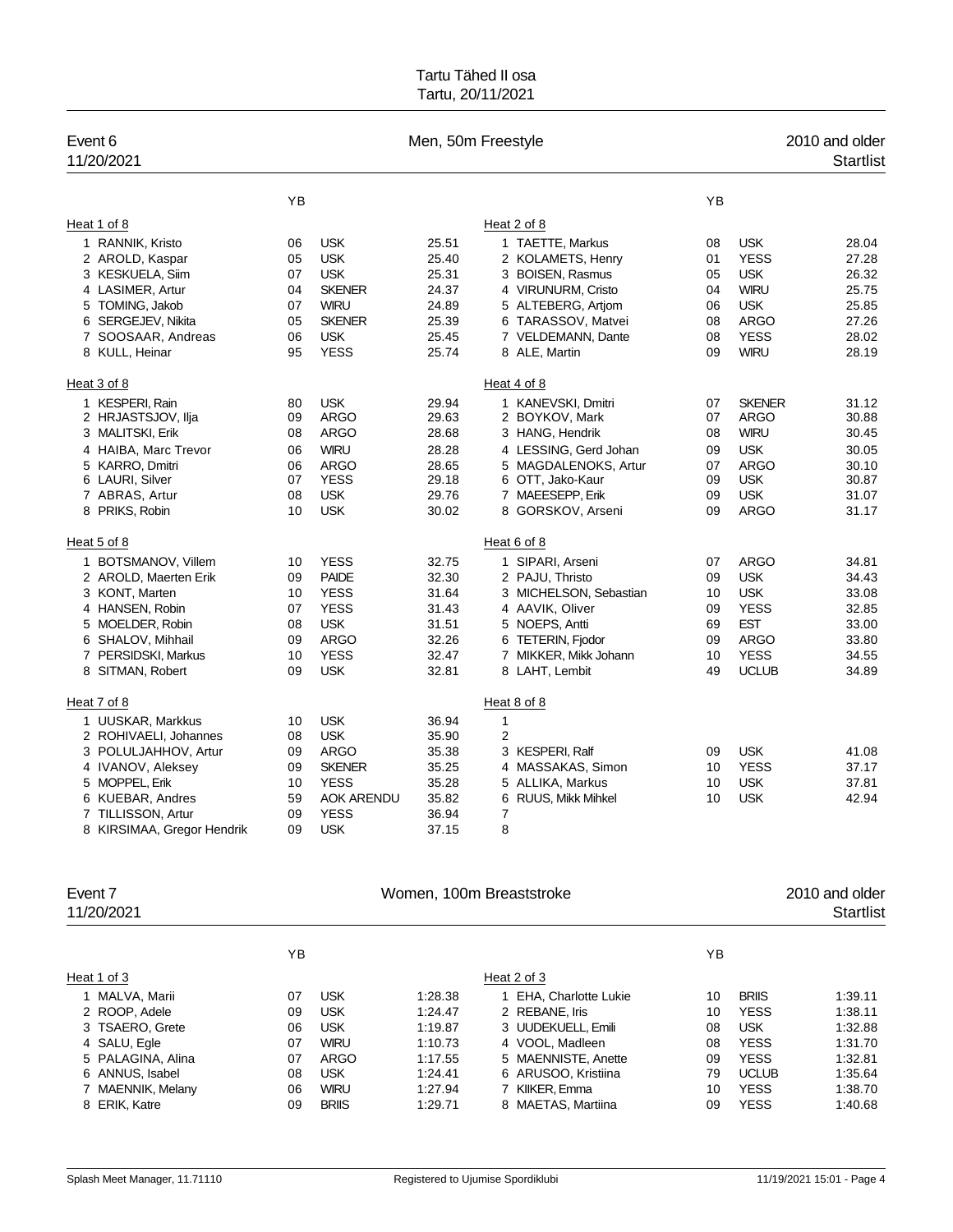#### Event 7, Women, 100m Breaststroke

#### Heat 3 of 3

| 1 TAMMIK, Susanna Loviis | 10 | <b>USK</b>  | NT      |
|--------------------------|----|-------------|---------|
| 2 MAEESEPP, Minna Li     | 10 | <b>YESS</b> | 1:55.58 |
| 3 SHKITSKAJA, Karina     | 09 | <b>USK</b>  | 1:45.02 |
| 4 LIIVAMAEGI, Lisandra   | 08 | <b>YESS</b> | 1:40.80 |
| 5 HALJASTE, Heleriin     | 07 | <b>USK</b>  | 1:42.73 |
| 6 REBANE, Mia            | 10 | <b>YFSS</b> | 1:45.05 |
| 7 TAMMJAERV, Loreida     | 09 | <b>YESS</b> | 1:58.30 |
| 8 PETTI, Berit           | 10 | l ISK       | NT      |

| Event 8<br>11/20/2021 |    | Men, 100m Breaststroke |         |                          |    |               |         |
|-----------------------|----|------------------------|---------|--------------------------|----|---------------|---------|
|                       | YB |                        |         |                          | YB |               |         |
| Heat 1 of 5           |    |                        |         | Heat 2 of 5              |    |               |         |
| 1 MALITSKI, Erik      | 08 | <b>ARGO</b>            | 1:18.22 | 1 ABRAS, Artur           | 08 | <b>USK</b>    | 1:25.50 |
| 2 UDALOV, Nikita      | 97 | <b>EST</b>             | 1:11.00 | 2 LOGINOV, Arseni        | 07 | <b>YESS</b>   | 1:24.85 |
| 3 KULL, Heinar        | 95 | <b>YESS</b>            | 1:09.94 | 3 SOORM, Aleksandr       | 05 | <b>USK</b>    | 1:22.69 |
| 4 ALTEBERG, Artiom    | 06 | <b>USK</b>             | 1:08.79 | 4 LAURI, Silver          | 07 | <b>YESS</b>   | 1:18.99 |
| 5 NIKITIN, Bogdan     | 05 | <b>SKENER</b>          | 1:09.62 | 5 KANEVSKI, Dmitri       | 07 | <b>SKENER</b> | 1:19.72 |
| 6 ANJA, Erik          | 04 | <b>USK</b>             | 1:10.45 | 6 PASHENKOV, Anton       | 06 | <b>YESS</b>   | 1:24.26 |
| 7 RANNIK, Kristo      | 06 | <b>USK</b>             | 1:12.16 | 7 OTT, Karl-Eric         | 08 | <b>USK</b>    | 1:24.89 |
| 8 SAMMEL, Robert      | 06 | <b>WIRU</b>            | 1:18.43 | 8 ROHIVAELI, Johannes    | 08 | <b>USK</b>    | 1:25.65 |
| Heat 3 of 5           |    |                        |         | Heat 4 of 5              |    |               |         |
| 1 AAVIK, Oliver       | 09 | <b>YESS</b>            | 1:32.01 | 1 MASSAKAS, Simon        | 10 | <b>YESS</b>   | 1:56.87 |
| 2 OTT, Jako-Kaur      | 09 | <b>USK</b>             | 1:30.09 | 2 PAJU, Thristo          | 09 | <b>USK</b>    | 1:40.02 |
| 3 VIRUNURM, Cristo    | 04 | <b>WIRU</b>            | 1:29.56 | 3 METS, Rodion           | 08 | <b>ARGO</b>   | 1:38.95 |
| 4 PRIKS, Robin        | 10 | <b>USK</b>             | 1:26.38 | 4 SITMAN, Robert         | 09 | <b>USK</b>    | 1:37.55 |
| 5 VELDEMANN, Dante    | 08 | <b>YESS</b>            | 1:26.98 | 5 PASHENKOV, Aleksei     | 79 | <b>YESS</b>   | 1:38.23 |
| 6 KULIK, Maksim       | 07 | <b>ARGO</b>            | 1:29.82 | 6 ALTEBERG, Andrei       | 10 | <b>USK</b>    | 1:39.63 |
| 7 ALLIKA, Mattias     | 08 | <b>USK</b>             | 1:30.81 | <b>MOPPEL, Erik</b><br>7 | 10 | <b>YESS</b>   | 1:43.90 |
| 8 AROLD, Maerten Erik | 09 | <b>PAIDE</b>           | 1:33.61 | 8                        |    |               |         |
| Heat 5 of 5           |    |                        |         |                          |    |               |         |
| 1                     |    |                        |         |                          |    |               |         |
| $\overline{2}$        |    |                        |         |                          |    |               |         |
| 3 TILLISSON, Artur    | 09 | <b>YESS</b>            | NT      |                          |    |               |         |
|                       |    |                        |         |                          |    |               |         |

- 4 ALLIKA, Markus 10 USK 2:00.13<br>5 TAETTE, Markus 108 USK 11 NT 5 TAETTE, Markus
- 
-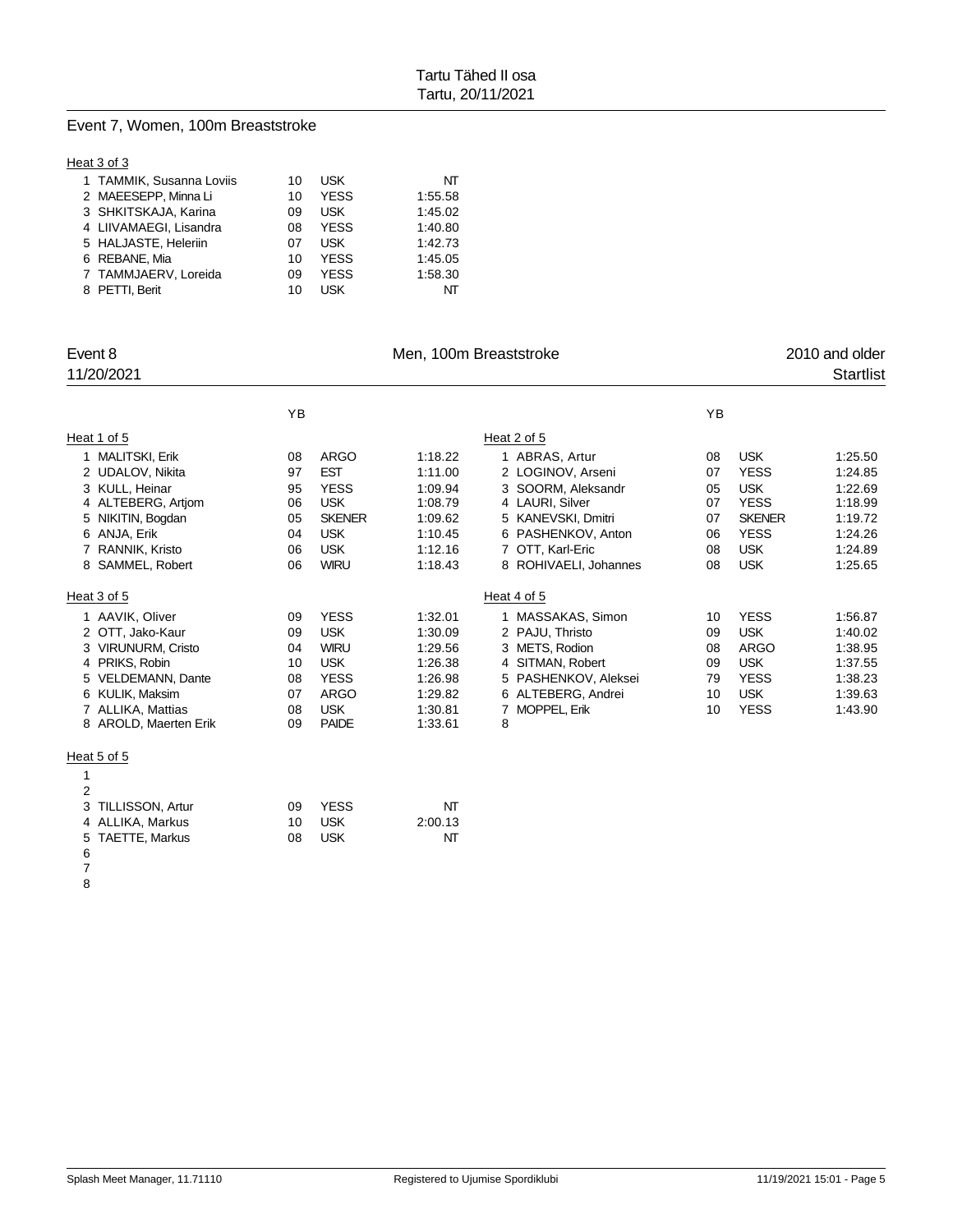| Event 9<br>11/20/2021  |    |               | Women, 200m Freestyle |                          |    | Open<br><b>Startlist</b> |         |
|------------------------|----|---------------|-----------------------|--------------------------|----|--------------------------|---------|
|                        | YB |               |                       |                          | YB |                          |         |
| Heat 1 of 4            |    |               |                       | Heat 2 of 4              |    |                          |         |
| 1 KROTOVA, Darja       | 08 | ARGO          | 2:24.12               | 1 MADDISON, Helena       | 09 | <b>USK</b>               | 2:41.89 |
| 2 SALU, Egle           | 07 | <b>WIRU</b>   | 2:21.43               | 2 TAMMIK, Susanna Loviis | 10 | <b>USK</b>               | 2:32.93 |
| 3 LUIK, Jette Riin     | 08 | <b>YESS</b>   | 2:17.86               | 3 ISRAEL, Romi           | 07 | <b>UKKS</b>              | 2:28.95 |
| 4 MALVA, Marii         | 07 | <b>USK</b>    | 2:12.12               | 4 BAZANOVA, Ksenia       | 09 | <b>YESS</b>              | 2:25.23 |
| 5 TSAERO, Grete        | 06 | <b>USK</b>    | 2:12.57               | 5 SIBUL, Krete           | 09 | <b>YESS</b>              | 2:28.16 |
| 6 MALKOVA, Anastassija | 04 | <b>SKENER</b> | 2:20.34               | 6 MYADELETS, Milena      | 08 | <b>ARGO</b>              | 2:30.31 |
| 7 ETVERK, Etriin       | 07 | <b>WIRU</b>   | 2:21.97               | 7 FILIPIYA, Diana        | 07 | <b>SKENER</b>            | 2:36.99 |
| 8 KUEPPER, Marika      | 08 | <b>ARGO</b>   | 2:24.73               | 8 PALLOSON, Hanna        | 10 | <b>USK</b>               | 2:47.47 |
| Heat 3 of 4            |    |               |                       | Heat 4 of 4              |    |                          |         |
|                        |    |               |                       | 1                        |    |                          |         |
| 2 PASHENKOVA, Anna     | 09 | <b>YESS</b>   | 3:25.16               | $\overline{2}$           |    |                          |         |
| 3 KULDMAEE, Grethe     | 10 | <b>YESS</b>   | 3:01.30               | KADEL, Regina<br>3       | 09 | <b>ARGO</b>              | NT      |
| 4 SIKK, Keiti Lii      | 09 | <b>YESS</b>   | 2:55.48               | 4 KIIKER, Anna           | 10 | <b>YESS</b>              | NT      |
| 5 KRAAS, Jasmiin       | 09 | <b>YESS</b>   | 2:55.98               | 5 KURJANOVITS, Elizaveta | 08 | <b>ARGO</b>              | NT      |
| PALU, Isabel<br>6      | 10 | <b>UKKS</b>   | 3:10.30               | 6                        |    |                          |         |
| MAEESEPP, Minna Li     | 10 | <b>YESS</b>   | 3:36.76               | 7                        |    |                          |         |
| 8                      |    |               |                       | 8                        |    |                          |         |

| Event 10<br>11/20/2021                                                                                                                                                |                                              | Men, 200m Freestyle                                                                                            |                                                                                      |                                                                                                                                                                      |                                              |                                                                                                                    |                                                                                      |
|-----------------------------------------------------------------------------------------------------------------------------------------------------------------------|----------------------------------------------|----------------------------------------------------------------------------------------------------------------|--------------------------------------------------------------------------------------|----------------------------------------------------------------------------------------------------------------------------------------------------------------------|----------------------------------------------|--------------------------------------------------------------------------------------------------------------------|--------------------------------------------------------------------------------------|
|                                                                                                                                                                       | YB                                           |                                                                                                                |                                                                                      |                                                                                                                                                                      | YB                                           |                                                                                                                    |                                                                                      |
| Heat 1 of 4                                                                                                                                                           |                                              |                                                                                                                |                                                                                      | Heat 2 of 4                                                                                                                                                          |                                              |                                                                                                                    |                                                                                      |
| 1 KANEVSKI, Dmitri<br>2 BOISEN, Rasmus<br>3 SERGEJEV, Nikita<br>4 SOORM, Aleksandr<br>5 ALTEBERG, Artiom<br>6 BOYKOV, Mark<br>7 TARASSOV, Matvei<br>8 LOGINOV, Arseni | 07<br>05<br>05<br>05<br>06<br>07<br>08<br>07 | <b>SKENER</b><br><b>USK</b><br><b>SKENER</b><br><b>USK</b><br><b>USK</b><br><b>ARGO</b><br>ARGO<br><b>YESS</b> | 2:13.39<br>2:07.77<br>2:02.54<br>1:58.07<br>2:01.22<br>2:07.24<br>2:09.49<br>2:15.46 | 1 LAURI, Silver<br>2 ALE, Martin<br>3 LAHT, Gregor<br>4 KARRO, Dmitri<br>5 AROLD, Kaspar<br>6 LESSING, Gerd Johan<br>7 MAGDALENOKS, Artur<br>8 METSPALU, Gustav Karl | 07<br>09<br>09<br>06<br>05<br>09<br>07<br>09 | <b>YESS</b><br><b>WIRU</b><br><b>YESS</b><br><b>ARGO</b><br><b>USK</b><br><b>USK</b><br><b>ARGO</b><br><b>YESS</b> | 2:28.67<br>2:24.60<br>2:23.27<br>2:21.56<br>2:22.96<br>2:24.05<br>2:26.85<br>2:29.52 |
| Heat 3 of 4                                                                                                                                                           |                                              |                                                                                                                |                                                                                      | Heat 4 of 4                                                                                                                                                          |                                              |                                                                                                                    |                                                                                      |
| 1 ALEKSANDERSON, Uku<br>2 ABRAS, Artur<br>3 GORSKOV, Arseni<br>4 MAEESEPP, Erik<br>5 ALLIKA, Mattias<br>6 HANSEN, Robin<br>7 IVANOV, Aleksey<br>8 POLULJAHHOV, Artur  | 09<br>08<br>09<br>09<br>08<br>07<br>09<br>09 | <b>YESS</b><br><b>USK</b><br>ARGO<br><b>USK</b><br><b>USK</b><br><b>YESS</b><br><b>SKENER</b><br><b>ARGO</b>   | 2:55.73<br>2:41.00<br>2:35.89<br>2:31.20<br>2:32.06<br>2:36.14<br>2:43.62<br>2:56.33 | 1 UUSKAR, Markkus<br>2 RUUS, Mikk Mihkel<br>3 ALLIKA, Markus<br>4 KIRSIMAA, Gregor Hendrik<br>5 MICHELSON, Sebastian<br>6 PERSIDSKI, Markus<br>7 MOELDER, Robin<br>8 | 10<br>10<br>10<br>09<br>10<br>10<br>08       | <b>USK</b><br><b>USK</b><br><b>USK</b><br><b>USK</b><br><b>USK</b><br><b>YESS</b><br><b>USK</b>                    | NT<br>4:44.17<br>3:22.08<br>2:57.87<br>2:58.85<br>3:34.97<br>NT                      |